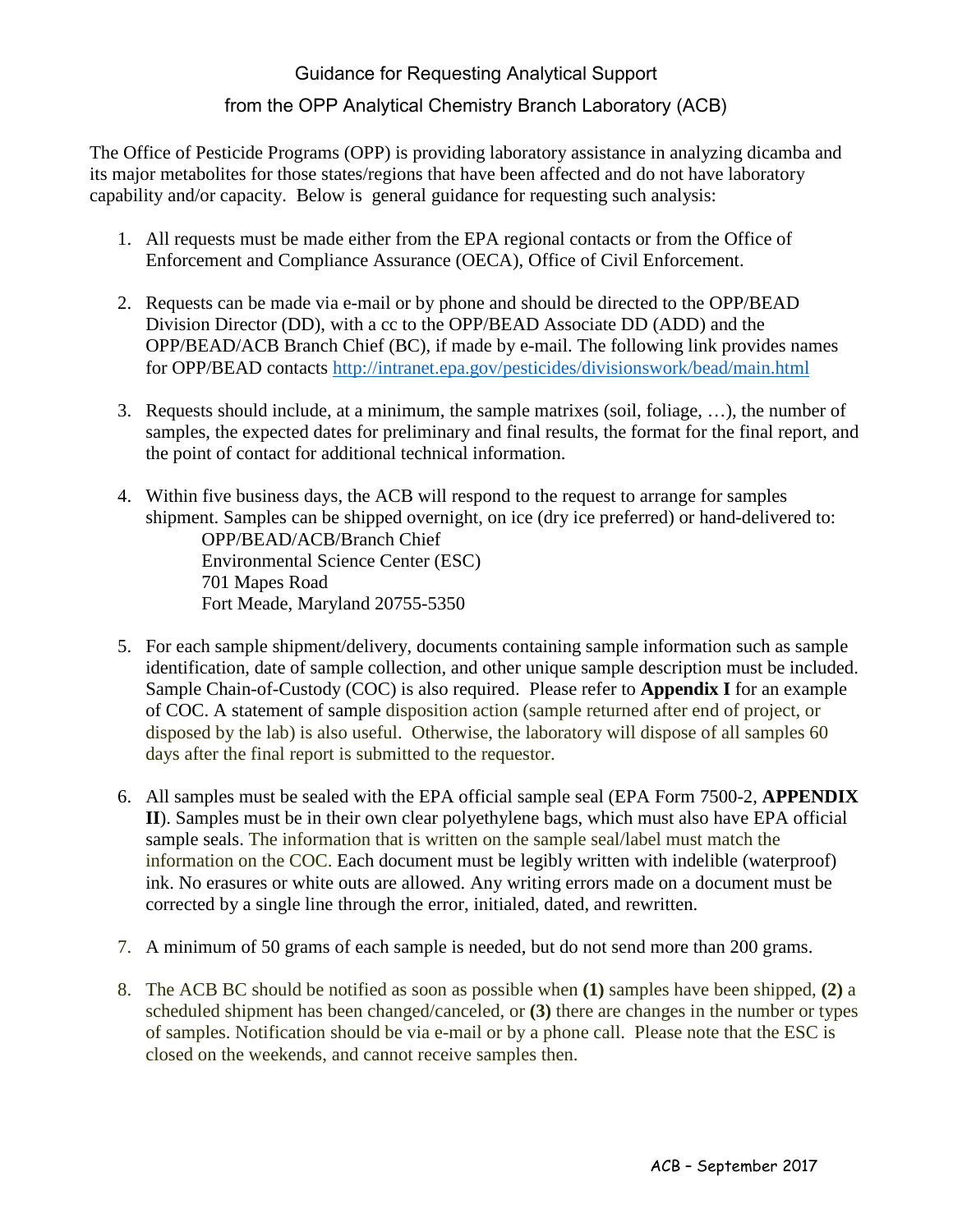

**APPENDIX I**: Example of COC

from the OPP Analytical Chemistry Branch Laboratory (ACB)

## ACB – September 2017